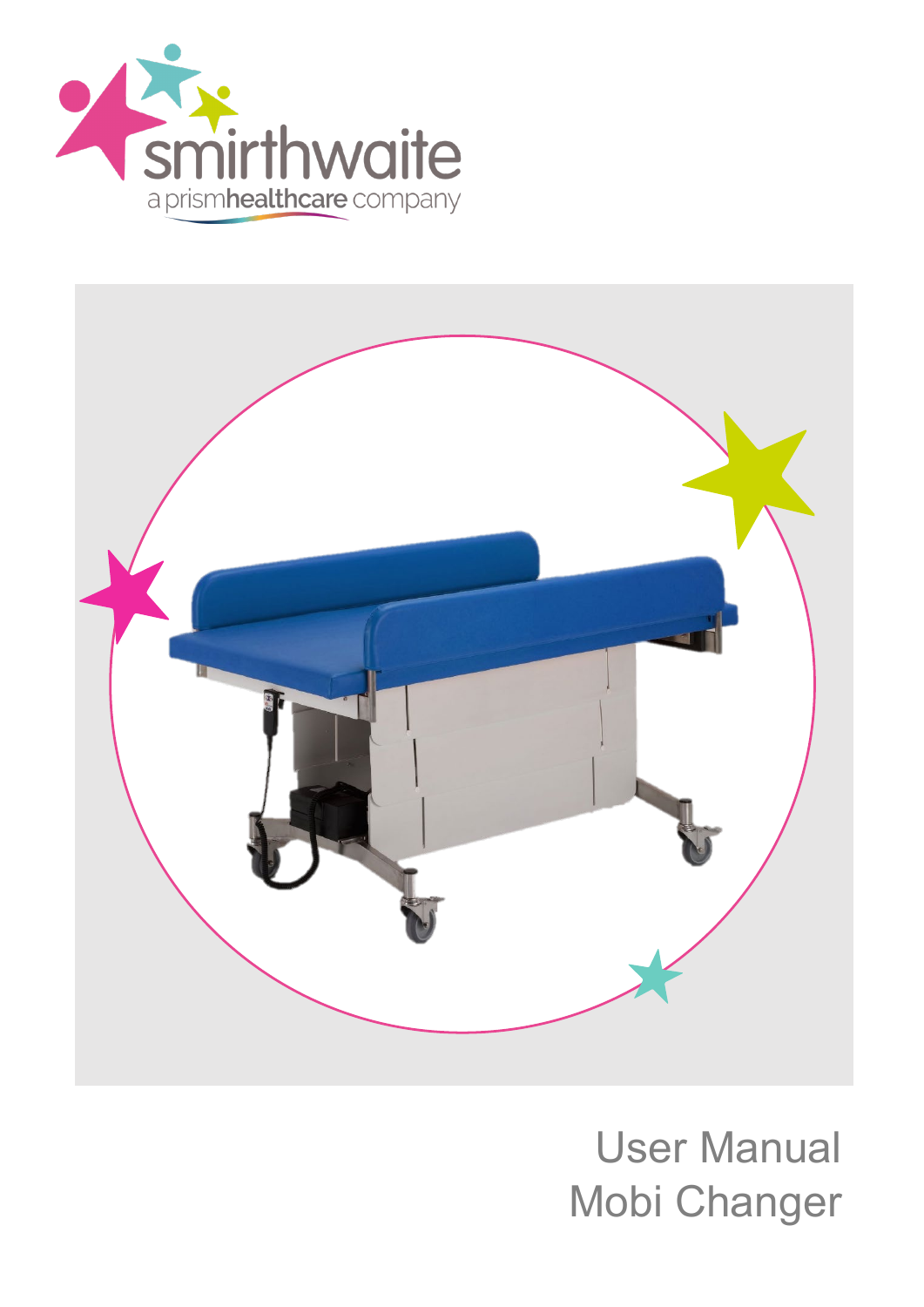### **CONTENTS**

| Contents |  |
|----------|--|
| 1.0      |  |
| 1.1      |  |
| 1.2      |  |
| 1.3      |  |
| 1.4      |  |
| 1.5      |  |
| 1.5.1    |  |
| 1.6      |  |
| 1.6.1    |  |
| 1.7      |  |
| 1.8      |  |
| 1.9      |  |
| 1.10     |  |
| 2.0      |  |
| 2.1      |  |
| 2.2      |  |
| 3.0      |  |
| 3.1      |  |
| 3.2      |  |
| 3.3      |  |
| 3.4      |  |
| 3.5      |  |
| 3.6      |  |
| 4.0      |  |
| 4.1      |  |
| 4.2      |  |
| 5.0      |  |
| 5.1      |  |
| 5.2      |  |
| 5.2.1    |  |
| 5.2.2    |  |
| 5.3      |  |
| 5.4      |  |
| 6.0      |  |
| 6.1      |  |
| 6.2      |  |
| 6.3      |  |
|          |  |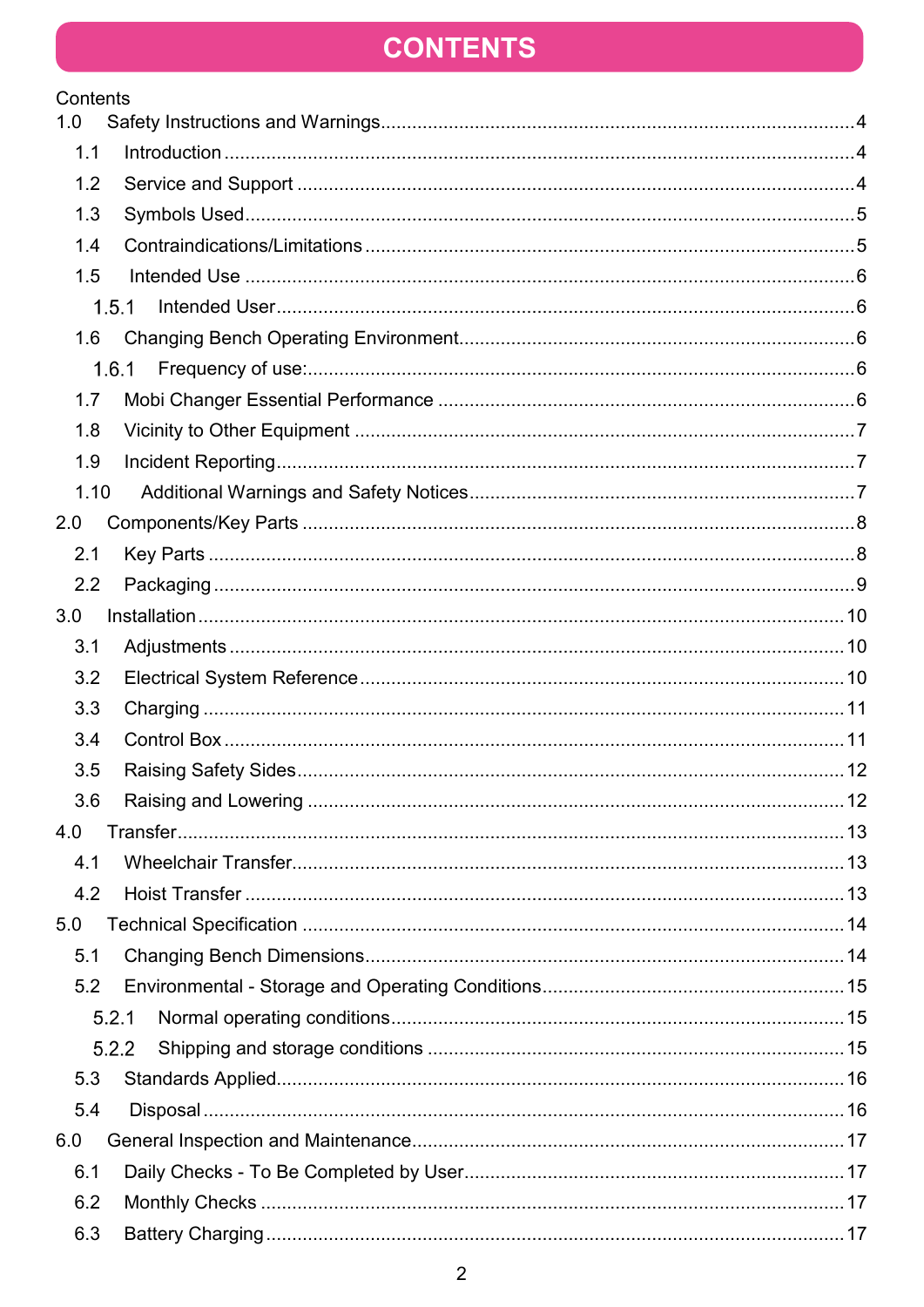### **CONTENTS**

| 6.4  |       |  |
|------|-------|--|
| 6.5  |       |  |
| 6.6  |       |  |
| 6.7  |       |  |
| 6.8  |       |  |
| 7.0  |       |  |
| 7.1  |       |  |
| 8.0  |       |  |
| 8.1  |       |  |
| 8.2  |       |  |
| 8.3  |       |  |
|      | 8.3.1 |  |
|      | 8.3.2 |  |
| 9.0  |       |  |
| 10.0 |       |  |
|      |       |  |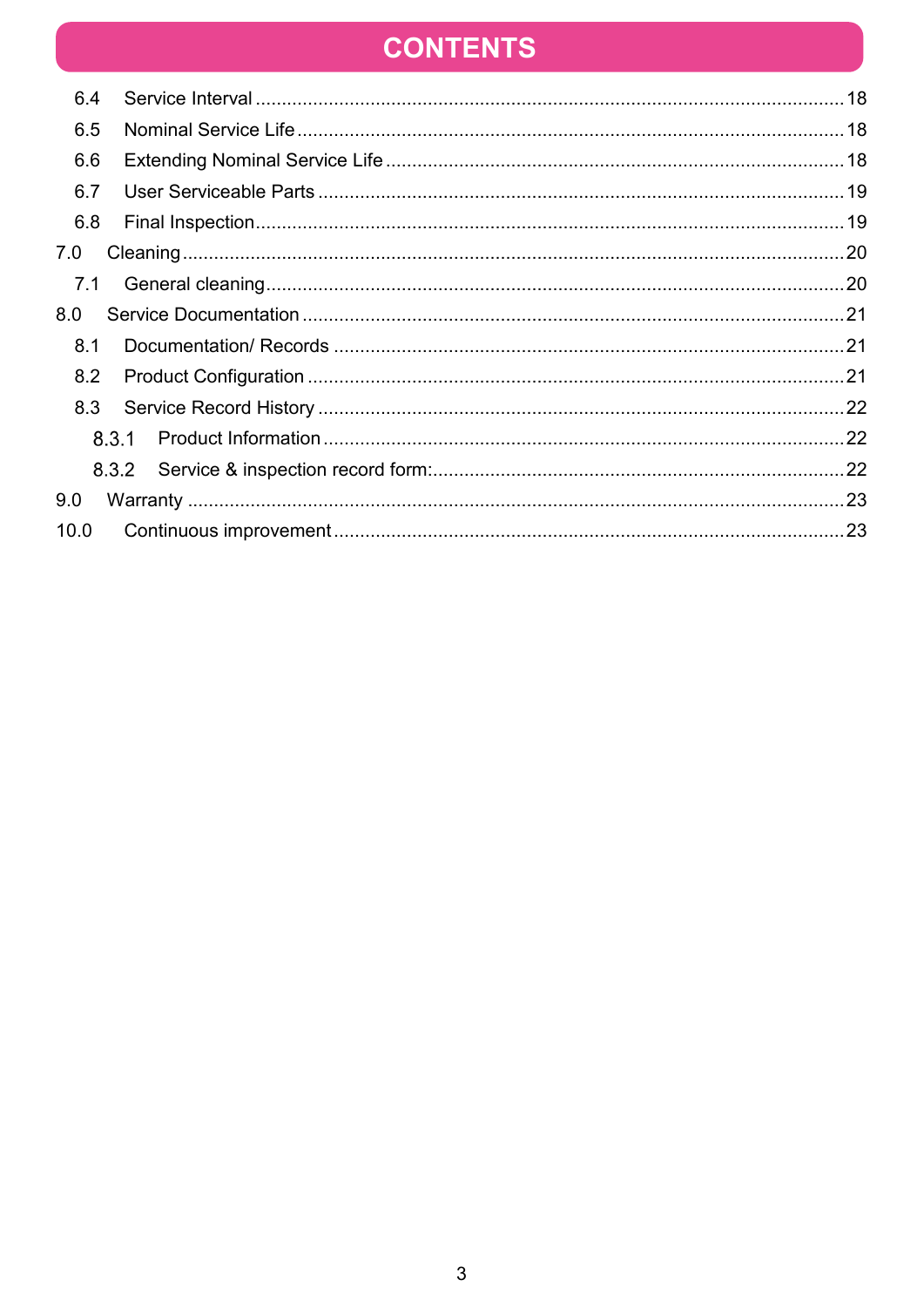# <span id="page-3-0"></span>**1.0 SAFETY INSTRUCTIONS AND WARNINGS**

### <span id="page-3-1"></span>**1.1 Introduction**

The information in this manual is important to your safety.



Please read and understand this manual in its entirety before using your Mobi Changer.

**If you require larger print or videos – these are available on the Smirthwaite website: www.smirthwaite.co.uk/product/**M**obi-Changer/**

The information in this manual is important for the safety of anyone near the Mobi Changer and must be read and understood to help prevent injuries. It is also crucial to the proper operation and maintenance of the Mobi Changer.

Store this manual with the documents included with the Changing Bench. The Mobi Changer is designed to be used in conjunction with approved accessories. Please refer to any user guides supplied with these components while reviewing this manual.

Contents of this manual are subject to change without prior notice.



Unauthorised modifications on any Smirthwaite product may affect its safety. The manufacturer will not be held responsible for any accident, incident or deficiencies of performance that occur as a result of any unauthorised modification to its products.

### <span id="page-3-2"></span>**1.2 Service and Support**

To ensure the safety and continued good function of your product, routine service must be performed on your Mobi Changer.

For further details, see section [6.0](#page-16-0) [General Inspection and Maintenance'](#page-16-0)

As well as inspections and simple checks completed by the user, every 1 year(s) a service must be completed by Smirthwaite Ltd. authorised trained service staff.

Contact your local authorised Smirthwaite dealer if you:

- Need more information.
- Have any questions about the use or maintenance of your Mobi Changer.
- Notice any change in the performance of your Changing Bench.
- Want to report an unexpected occurrence.
- Want to arrange a service.

Contact details of your local Smirthwaite dealer are shown on the last page of this manual.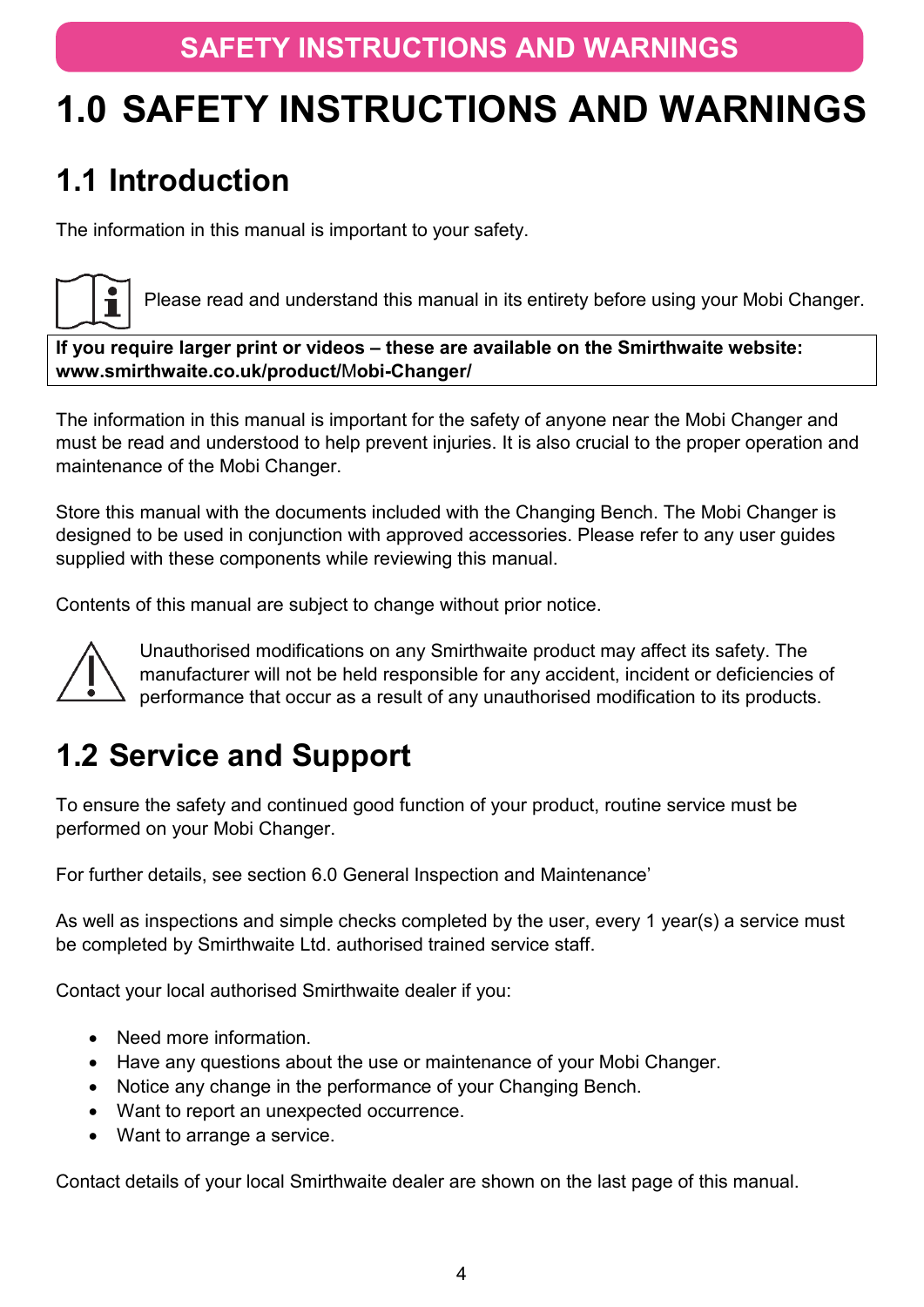### <span id="page-4-0"></span>**1.3 Symbols Used**

|                 | <b>Consult instructions before</b><br>use                                                                                               |                  | Caution                                                                                                                      |  |
|-----------------|-----------------------------------------------------------------------------------------------------------------------------------------|------------------|------------------------------------------------------------------------------------------------------------------------------|--|
|                 | Class II Equipment -<br>electrical equipment in<br>which protection against<br>electric shock does not rely<br>on basic insulation only | <b>SWL</b>       | Safe Working Load<br>represents the maximum<br>load rated for safe operation                                                 |  |
|                 | Manufacturer                                                                                                                            |                  | Date of manufacture                                                                                                          |  |
| <b>THIS WAY</b> | Packaging indicator - This<br>way up                                                                                                    |                  | Packaging indicator - Keep<br>dry                                                                                            |  |
| <b>SN</b>       | Serial number                                                                                                                           |                  | For internal use only                                                                                                        |  |
|                 | Please observe local laws<br>on recycling                                                                                               | $IP_{N_1N_2}$    | Degree of protection<br>provided by enclosure.<br>N <sub>1</sub> : Ingress of particles<br>N <sub>2</sub> : Ingress of water |  |
|                 | Temperature range                                                                                                                       |                  | Humidity range                                                                                                               |  |
|                 | Type 'B' applied part                                                                                                                   |                  | Type 'BF' applied part                                                                                                       |  |
| <b>MD</b>       | <b>Medical Device</b>                                                                                                                   | <b>REP</b><br>EC | Authorised representative in<br>the European Community                                                                       |  |

## <span id="page-4-1"></span>**1.4 Contraindications/Limitations**

There are no known "contraindications" associated with the usage of the Mobi Changer and its accessories, provided they are used as per manufacturer's recommendations and guidelines.

Smirthwaite Ltd. does not recommend a required number of care givers for the use of our products. This information and recommendation can only be provided after a thorough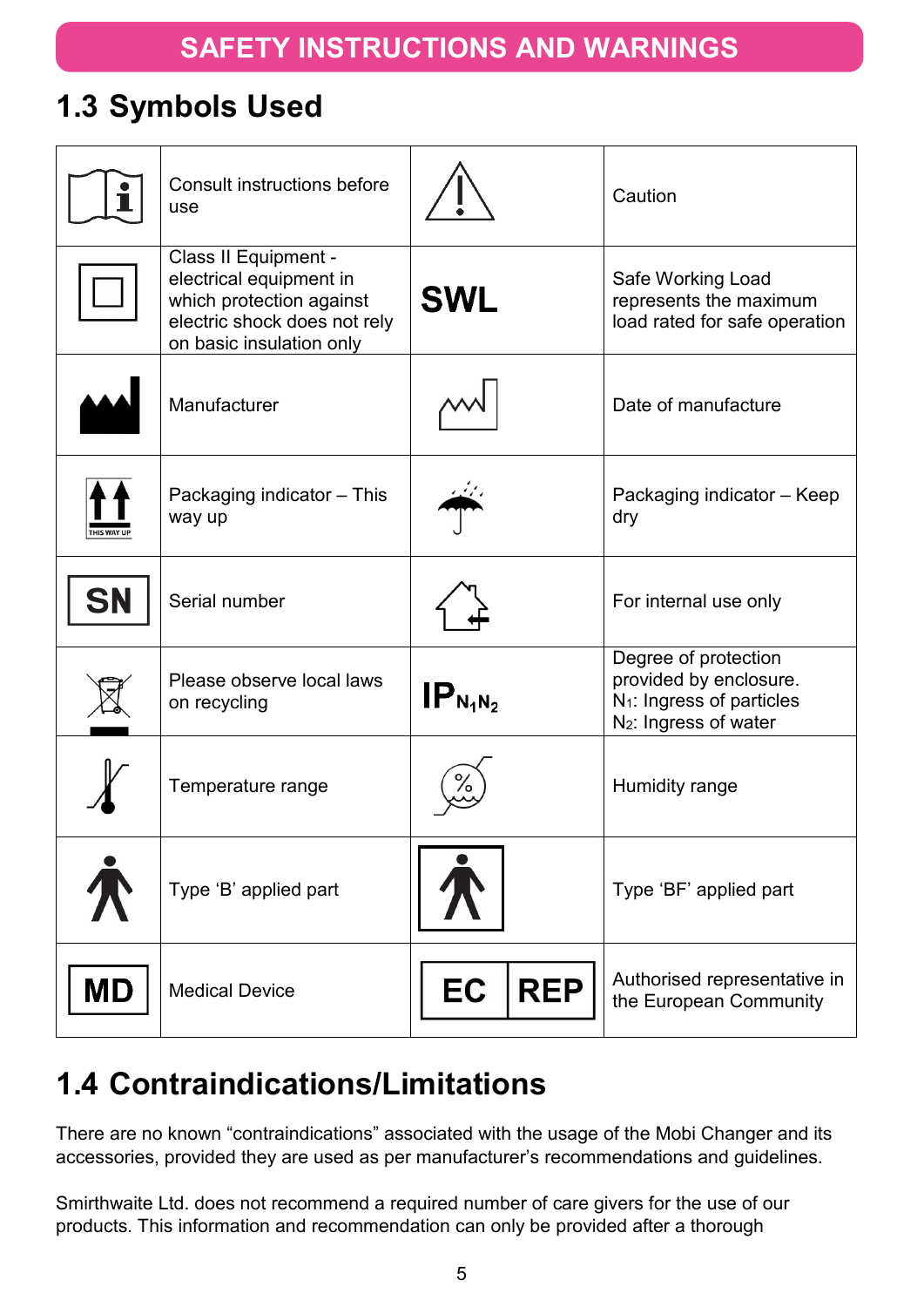### **SAFETY INSTRUCTIONS AND WARNINGS**

personalized, case specific assessment, as there are many factors that can influence these decisions.

### <span id="page-5-0"></span>**1.5 Intended Use**

For internal use only.

Intended to support a recumbent patient for changing purposes

#### <span id="page-5-1"></span>**1.5.1 Intended User**

The Mobi Changer has been designed for use by a child's carer, therapist, and/or teaching staff who will maintain and clean the Changing Bench as per the recommended guidelines in section [7.0](#page-19-0) [Cleaning.](#page-19-0)



The Mobi Changer is designed to be checked and adjusted by a therapist to ensure the child is positioned correctly.

# <span id="page-5-2"></span>**1.6 Changing Bench Operating Environment**

The Mobi Changer is suitable for use within the professional health care facility environment as well as the home health care environment.

The Mobi Changer is not intended to be used in environments where there are rapid changes in the environmental temperature and humidity during intended use.

The Mobi Changer is intended for indoor use only; the normal operating conditions are as follows:

- A. Temperature: 41°F to 86°F (+5°C to 40°C)
- B. Relative Humidity: 15 to 90%, non-condensing, but not requiring a water vapour pressure greater than 50hPa.
- C. Atmospheric Pressure: 700hPa to 1060hPa.
- D. Ambient luminance 50 500 lux.
- <span id="page-5-3"></span>E. Viewing distance: 0 metre to 1.5 metre

#### **Frequency of use:**

<span id="page-5-4"></span>The Mobi Changer can be used without any frequency restrictions.

### **1.7 Mobi Changer Essential Performance**

The essential performance of the Mobi Changer is defined as:

Indicated for use by anyone weighing 227kg or less requiring assistance to change due to disability, injury or age-related immobility.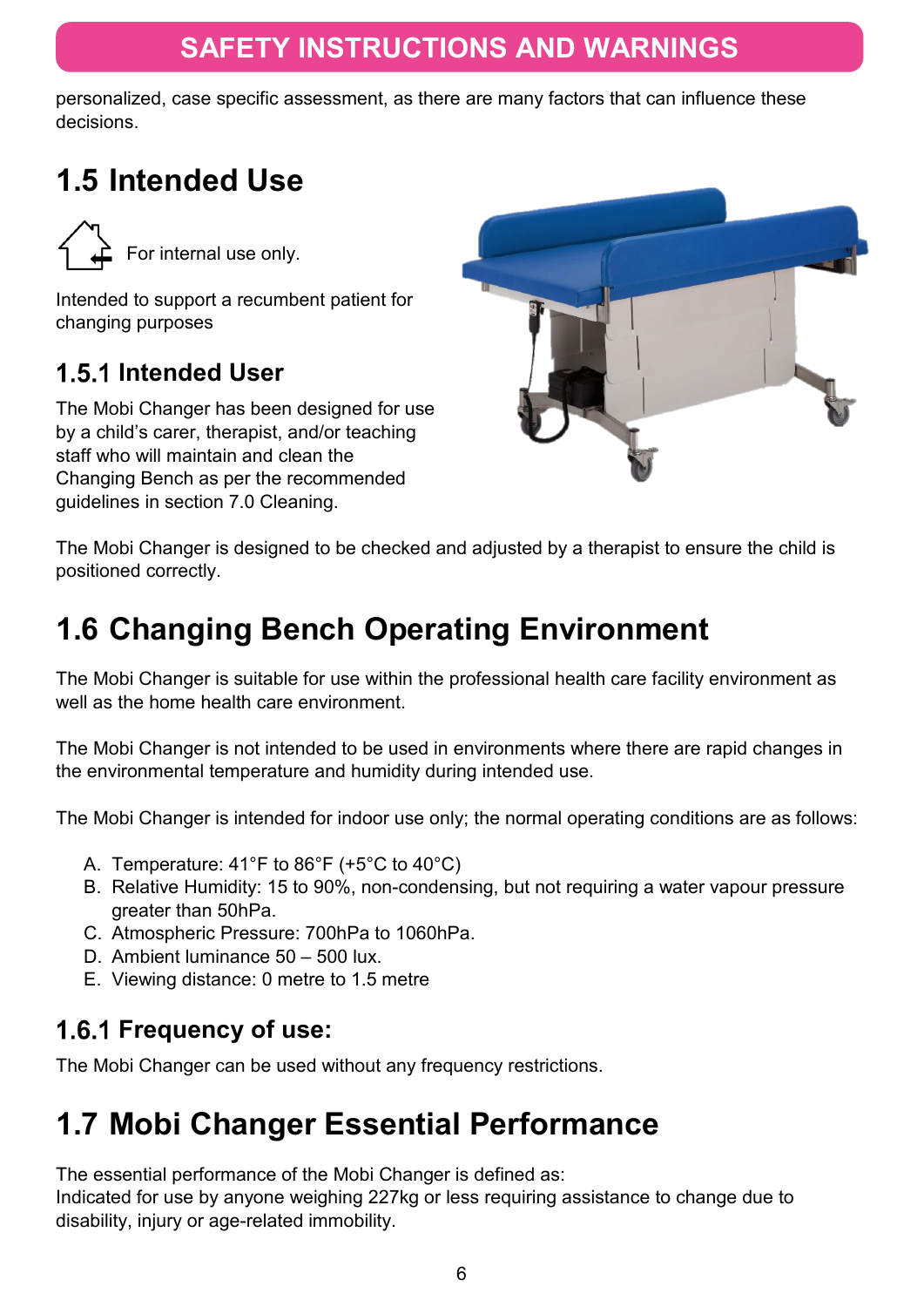### <span id="page-6-0"></span>**1.8 Vicinity to Other Equipment**

Use of this equipment stacked with other equipment should be avoided, unless the equipment is an approved accessory.

Contact your local authorised dealer if assistance is required – contact details on the last page of this manual.

# <span id="page-6-1"></span>**1.9 Incident Reporting**

If, during the use of this device or as a result of its use a serious incident has occurred, please report it to the manufacturer and the competent authority of the member state in which the user and/or patient is established.

# <span id="page-6-2"></span>**1.10 Additional Warnings and Safety Notices**

- DO NOT attempt to install and use this product in a wet room. Please follow installation instructions as described in Section 5 carefully and thoroughly.
- The user should NOT be left unattended whilst on the changing table. Always ensure a responsible therapist or carer is in attendance.
- The Mobi changer changing table height should NEVER be adjusted without a carer in attendance.
- Always ensure the safety side is in the 'up' position once a patient is on the table.
- When storing the product vertically (up position), check to ensure that the locking plunger pin is fully engaged.
- When not in use for periods of time, isolate the electrical supply.
- Always keep this product away from naked flames, cigarettes and sources of heat including open fireplaces, radiators and heaters.
- Regular maintenance checks and cleaning are essential for the safe use of this equipment (see care and maintenance section).
- DO NOT fit parts or accessories of other manufacturers to this product unless authorised to do so in writing by Smirthwaite Ltd. Failure to follow these instructions will not only invalidate the guarantee but could make the product dangerous to use. Smirthwaite Ltd will not accept liability for any injury or damage incurred through such malpractices. Any repairs required must be carried out by Smirthwaite Ltd authorised personnel.
- If any part is loose, damaged or functioning incorrectly, DO NOT use until rectified.
- The Mobi changer is CE marked. This certifies that it meets all relevant European safety requirements.
- If you believe the product or any fitted accessory to be faulty at any time, DO NOT USE contact Smirthwaite by telephone on +44 (0)1626 835552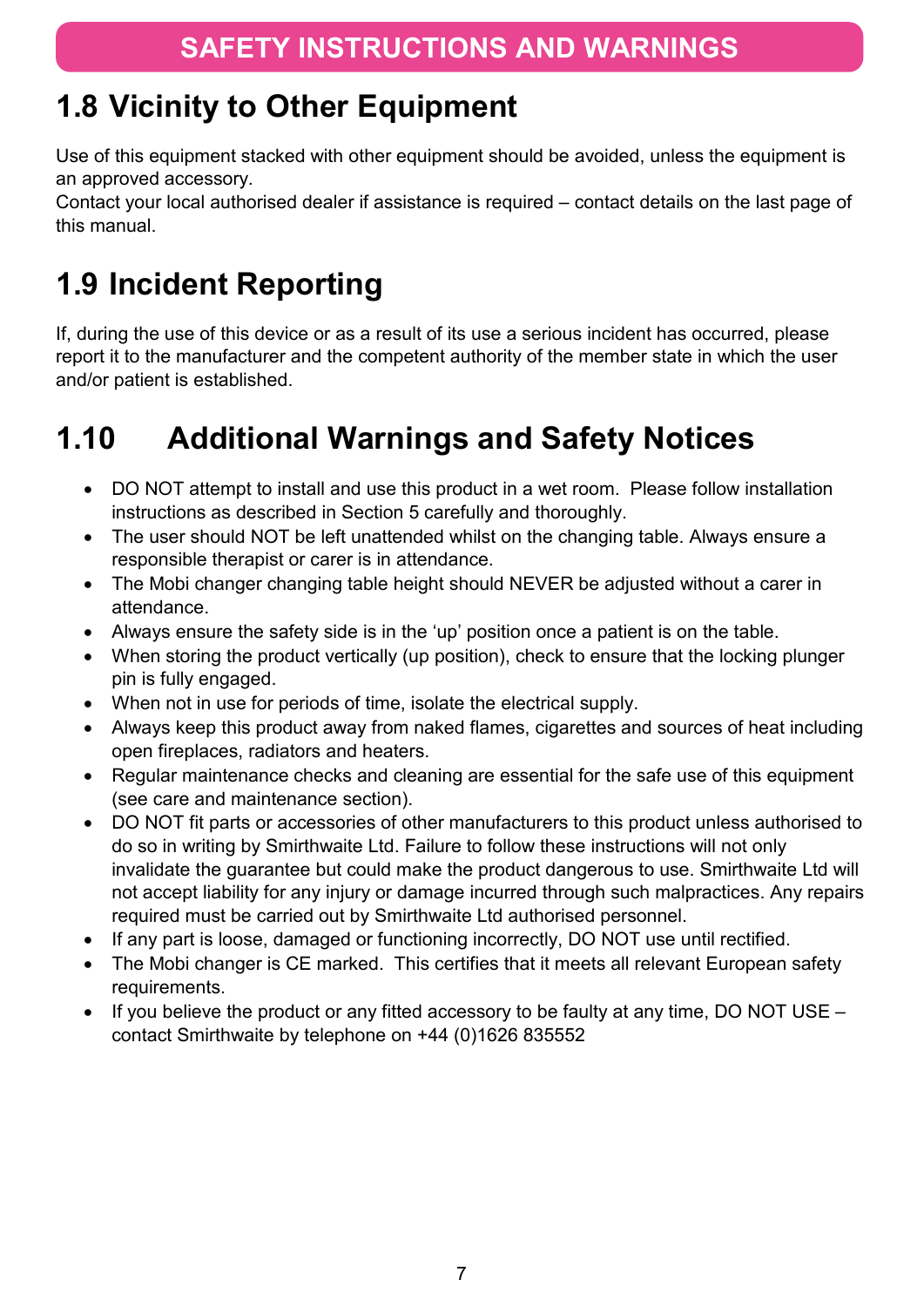### **COMPONENTS/ KEY PARTS**

# <span id="page-7-0"></span>**2.0 COMPONENTS/KEY PARTS**

### <span id="page-7-1"></span>**2.1 Key Parts**

When delivered, the Mobi Changer will be supplied fully assembled. Always turn hand wheels, levers and screws clockwise to tighten or anti-clockwise to loosen. Conveniently packaged in a single box the following components are included with your new Mobi Changer:



\* Illustrative only; some components may vary

|         | <b>Item</b> Description |
|---------|-------------------------|
| A       | <b>Safety Side</b>      |
| В       | Handset                 |
| C       | Castor                  |
| D       | <b>Battery</b>          |
| Е       | <b>Safety Skirt</b>     |
| Table 1 |                         |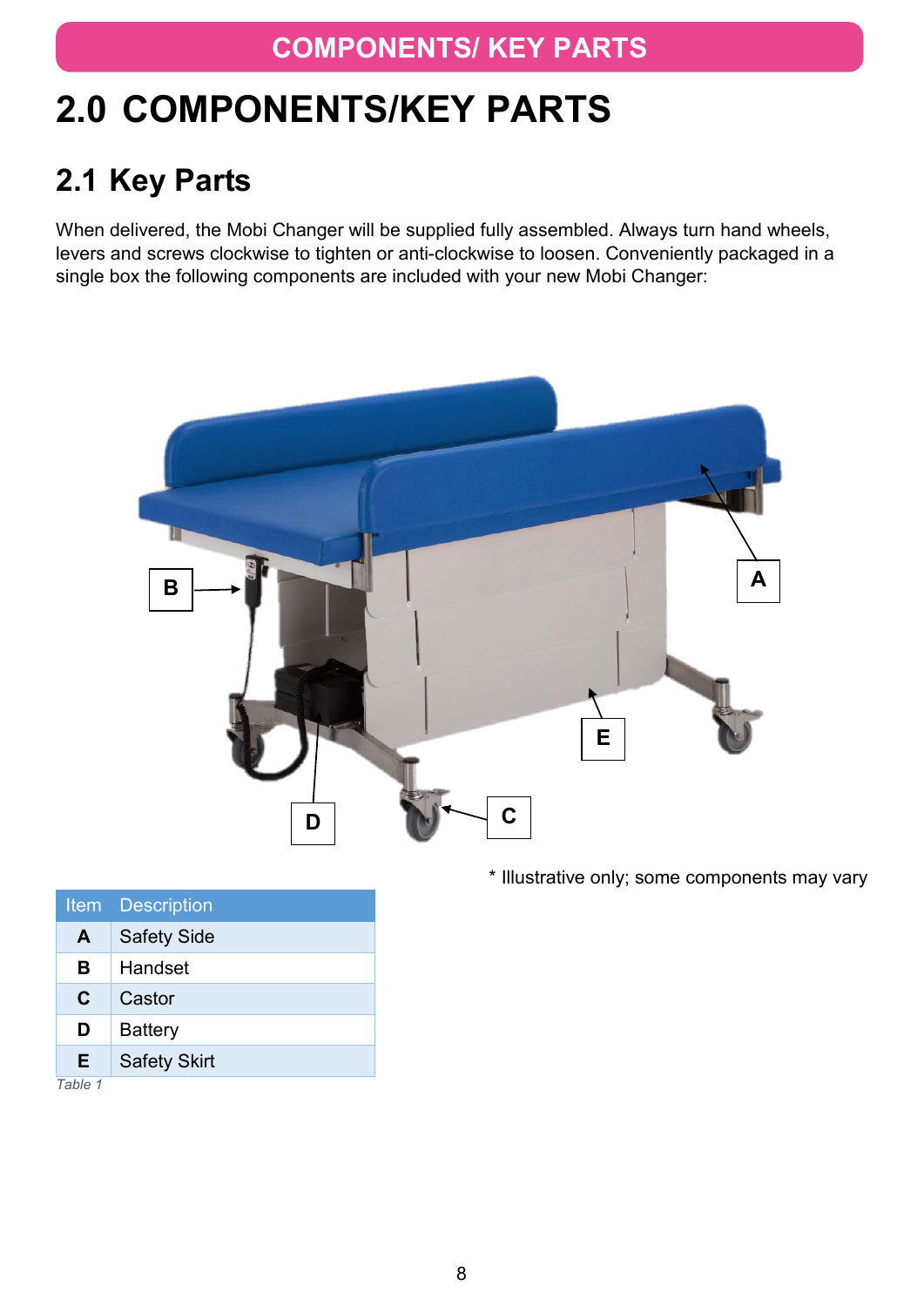#### **COMPONENTS/ KEY PARTS**

### <span id="page-8-0"></span>**2.2 Packaging**

- When delivered, the Mobi Changer will be supplied fully assembled.
- If your order has been supplied as a custom kit, please ensure you follow both the instructions documented in this user manual **and** any additional instructions supplied.
- Please take note of any instructions on the packaging/box when unpacking.
- Once the Mobi Changer has been carefully unpacked, please check all parts.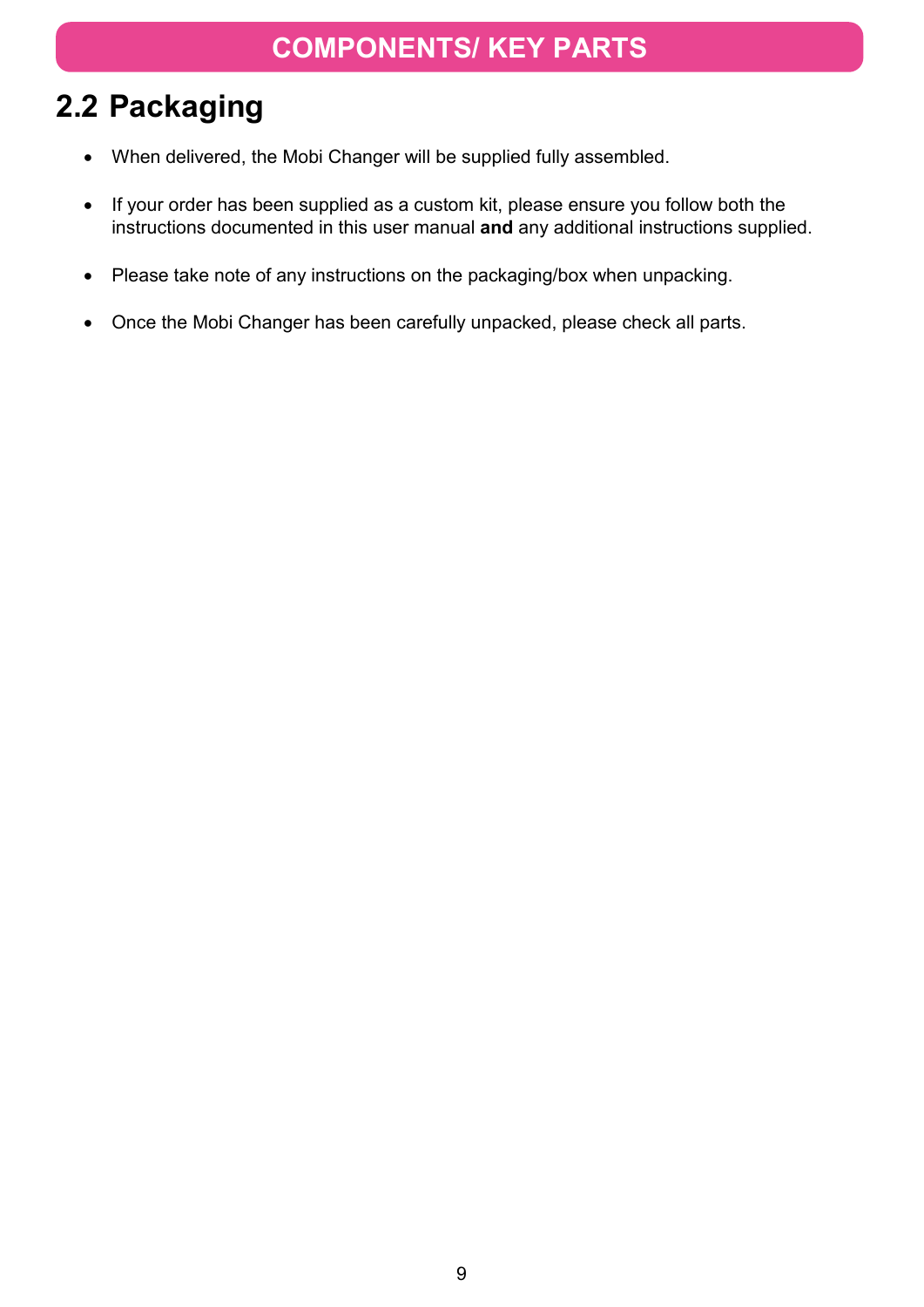# <span id="page-9-0"></span>**3.0 INSTALLATION**

When delivered, the Mobi Changer will be supplied fully assembled. Always turn hand wheels, levers and screws clockwise to tighten or anti-clockwise to loosen.

### <span id="page-9-1"></span>**3.1 Adjustments**



**Always lock the castors when attaching items or making adjustments. To lock, apply foot to point (A), to unlock apply foot to point (B).**



### <span id="page-9-2"></span>**3.2 Electrical System Reference**

- The Mobi Changer is supplied with a control box (mounted to the end of the lower frame), a rechargeable battery and a wall mounted charger.
- The wall mounted charger MUST NOT be situated in a wet room environment.
- A mounting bracket is provided to assist with the mounting of the charger in a suitable position.
- The wall mounted charger is powered by a 100-240V AC 50/60Hz supply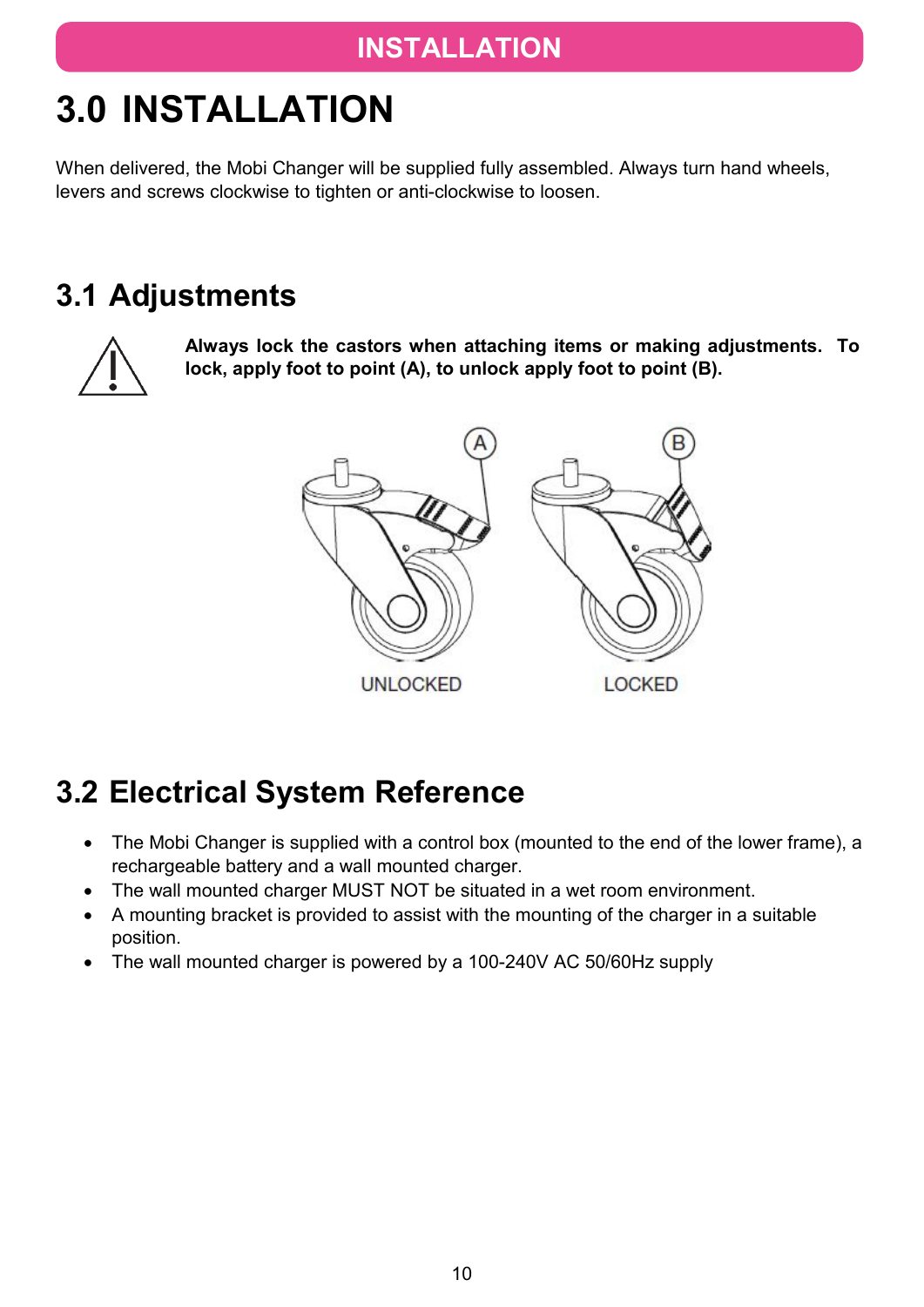#### **INSTALLATION**





|              | <b>Main Control Box</b>                 |
|--------------|-----------------------------------------|
| 1            | <b>Emergency Stop</b>                   |
| $\mathbf{2}$ | Actuator cables (left hand socket used) |
| 3            | Handset cable                           |
| 4            | Battery (removable)                     |
| 5            | Charger                                 |
| 6            | Cable Tidy                              |
|              |                                         |

### <span id="page-10-0"></span>**3.3 Charging**



#### **The battery should be charged for at least 8 hours upon receipt by connecting the battery to the supplied wall mounted charger.**

- The rechargeable battery can be un-clipped from the main control box assembly on the Mobi Changer and placed onto the wall mounted charger.
- A green light on the charger will indicate the charger is connected to the AC mains supply
- A second light will light in yellow when the battery is being charged.
- For routine use, the battery should be charged daily, for a period of 4 hours.
- An audible alarm will sound when the battery has discharged to approximately 25% charge level through use.
- <span id="page-10-1"></span>• Sufficient charge is held in the battery in reserve to permit emergency lowering of the bed.

### **3.4 Control Box**

- An emergency stop button (RED) is situated on the control box; when depressed this halts the operation of the bed – to enable the Mobi Changer to operate again, simply twist the emergency stop button to reset
- Duty cycle: Max 10% (or 2 minutes) continuous use, then 18 minutes without use.
- The control box system has been designed for operating ambient temperature of +5<sup>o</sup>C to  $+40^{\circ}$ C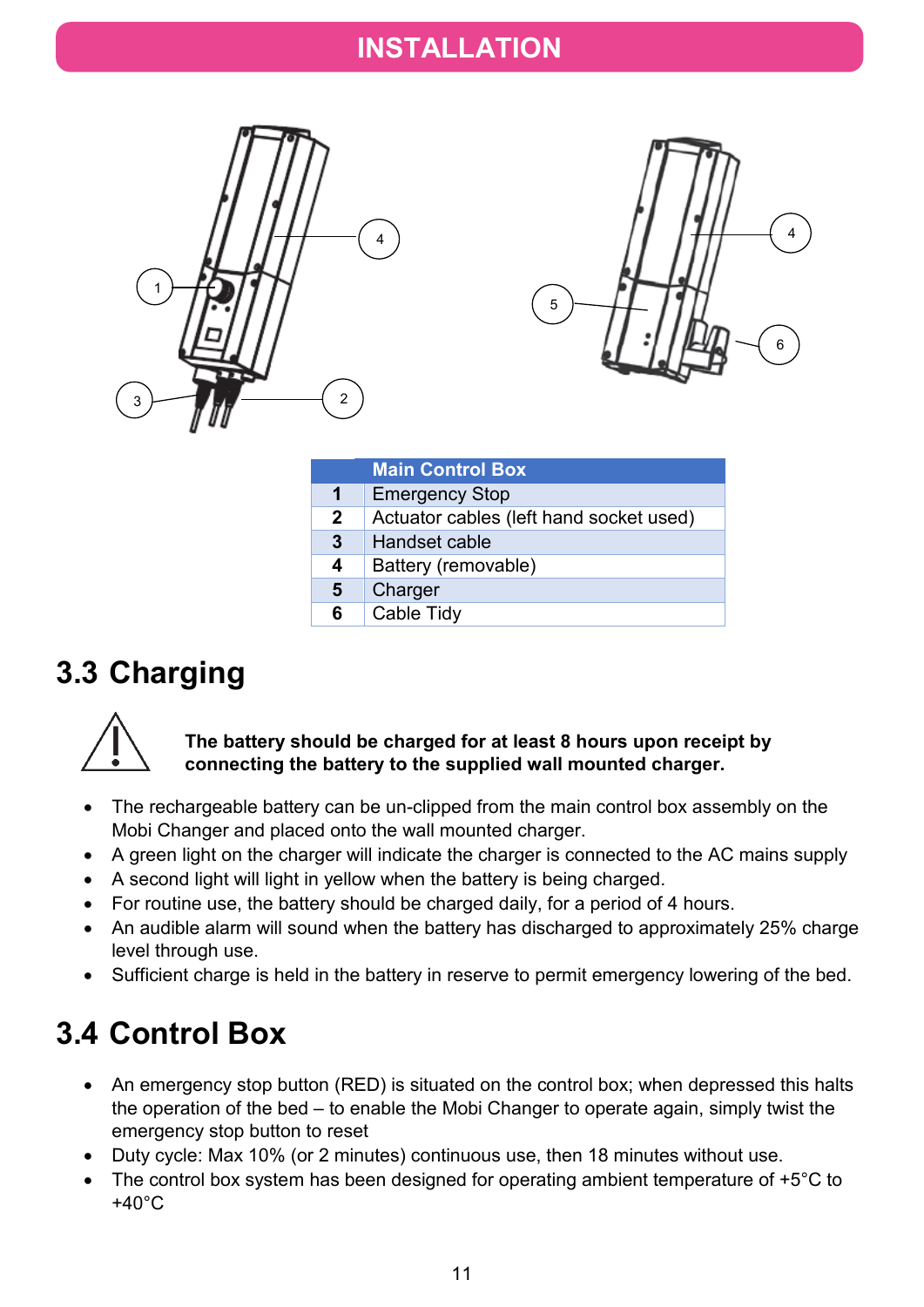### <span id="page-11-0"></span>**3.5 Raising Safety Sides**

- Pull the safety side fully outwards  $(Z, Y)$
- Swing it to the vertical position (X)
- Lift it up fully, and allow it to drop a small distance, locking it into the vertical position (X)
- Repeat for the second safety side



### <span id="page-11-1"></span>**3.6 Raising and Lowering**

- Before transferring a patient, adjust the height of the bed by using the hand controller 'Up' and 'Down' buttons/arrows, as shown opposite.
- With the patient safely transferred onto the bed, rotate the safety rail into the vertical position and allow it to drop into its retaining slot – check it is in place by gently pulling outwards (towards your body).
- The bench can now be raised to the optimum position, which will depend on the carer.

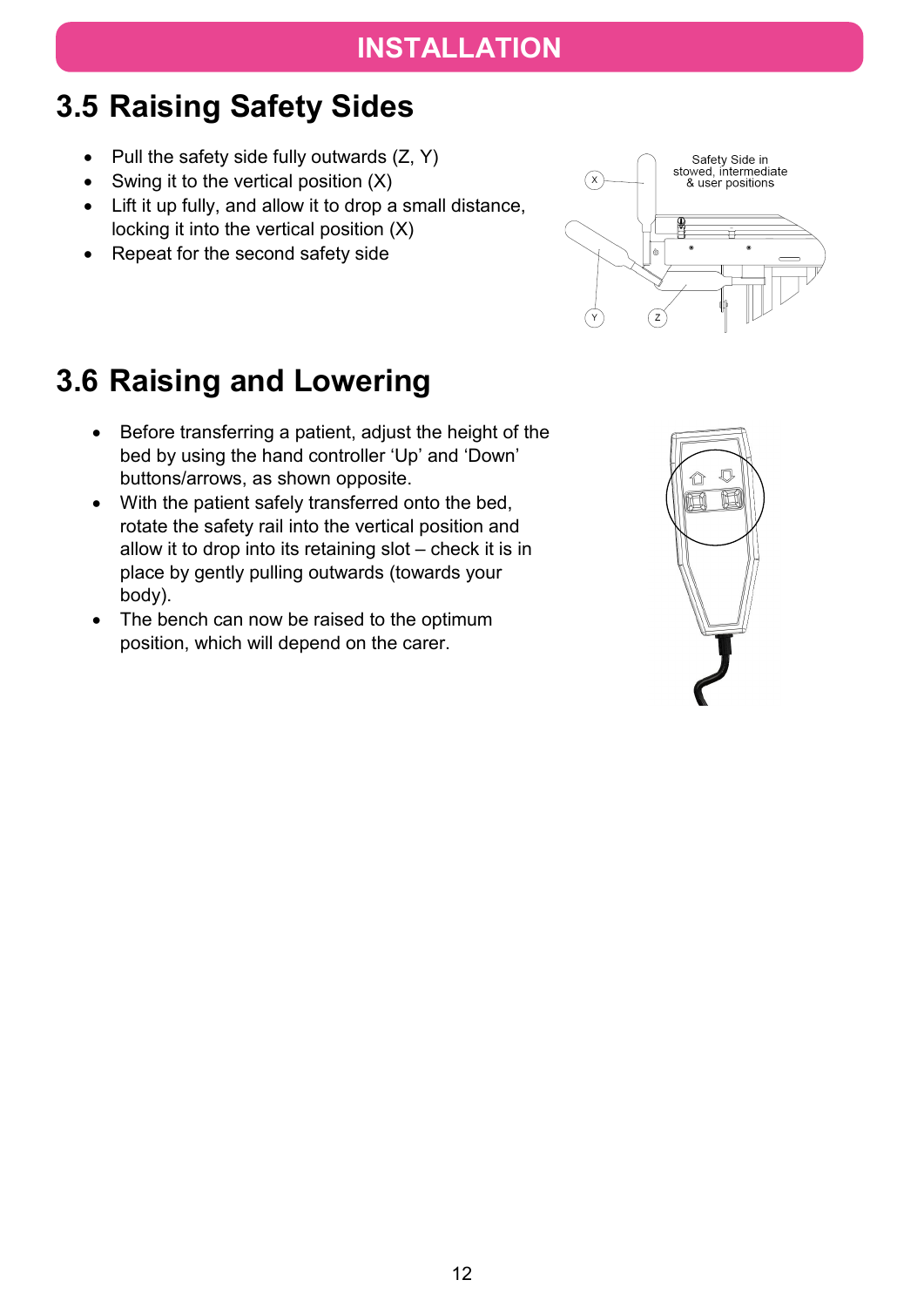### **TRANSFER**

# <span id="page-12-0"></span>**4.0 TRANSFER**



**Ensure all steps of [3.0](#page-9-0) [Installation](#page-9-0) are completed before use.**

### <span id="page-12-1"></span>**4.1 Wheelchair Transfer**

- Lift the safety side up and swing to horizontal position
- Stow the safety side under the table
- Lower the table to height of the wheelchair seat
- It is now possible to transfer the user onto the trolley



Safety Side Down Safety Side Up



### <span id="page-12-2"></span>**4.2 Hoist Transfer**

- Transfer patient onto table
- Ensure liner and safety sides are in the 'up' position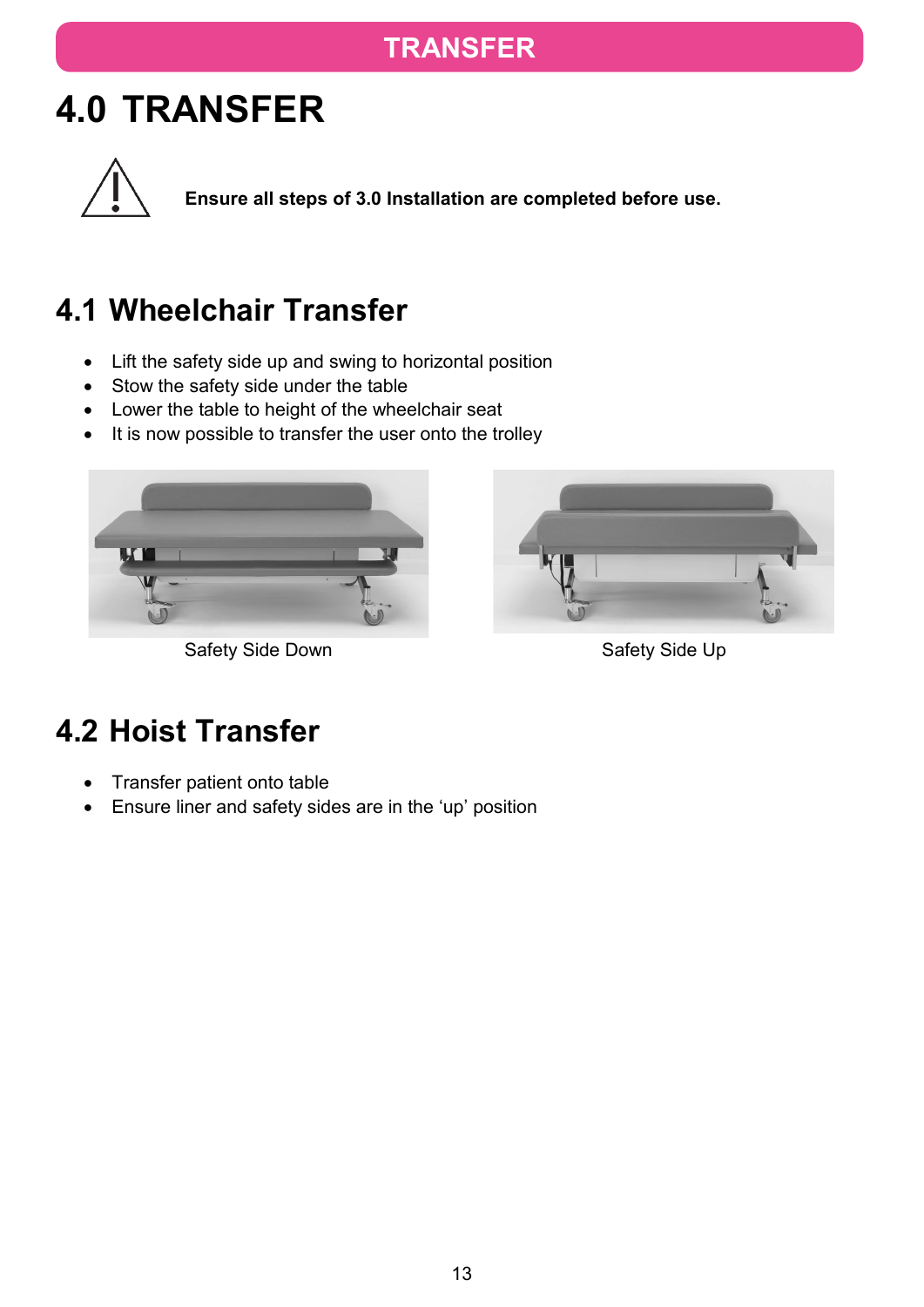# <span id="page-13-0"></span>**5.0 TECHNICAL SPECIFICATION**

### <span id="page-13-1"></span>**5.1 Changing Bench Dimensions**



<span id="page-13-2"></span>

|                               | Size 1  | Size 2  | Size 3  | Size 4  |
|-------------------------------|---------|---------|---------|---------|
| Code (Mild Steel)             | 3121    | 3122    | 3123    | 3124    |
| <b>Code (Stainless Steel)</b> | 3141    | 3142    | 3143    | 3144    |
| Max User Weight (kg)          | 227     | 227     | 227     | 227     |
| Height Range (mm)             | 470-950 | 470-950 | 470-950 | 470-950 |
| Length (mm)                   | 1400    | 1600    | 1800    | 2000    |
| Width (mm)                    | 750     | 750     | 750     | 750     |
| $X$ (mm)                      | 840     | 840     | 840     | 840     |
| $Y$ (mm)                      | 165     | 165     | 165     | 165     |
| $Z$ (mm)                      | 200     | 200     | 200     | 200     |
| $P$ (mm)                      | 1090    | 1090    | 1090    | 1090    |
| $Q$ (mm)                      | 700     | 700     | 700     | 700     |
| $G$ (mm)                      | 190     | 190     | 190     | 190     |
| <b>Shipping Weight (kg)</b>   | 86      | 88      | 90      | 100     |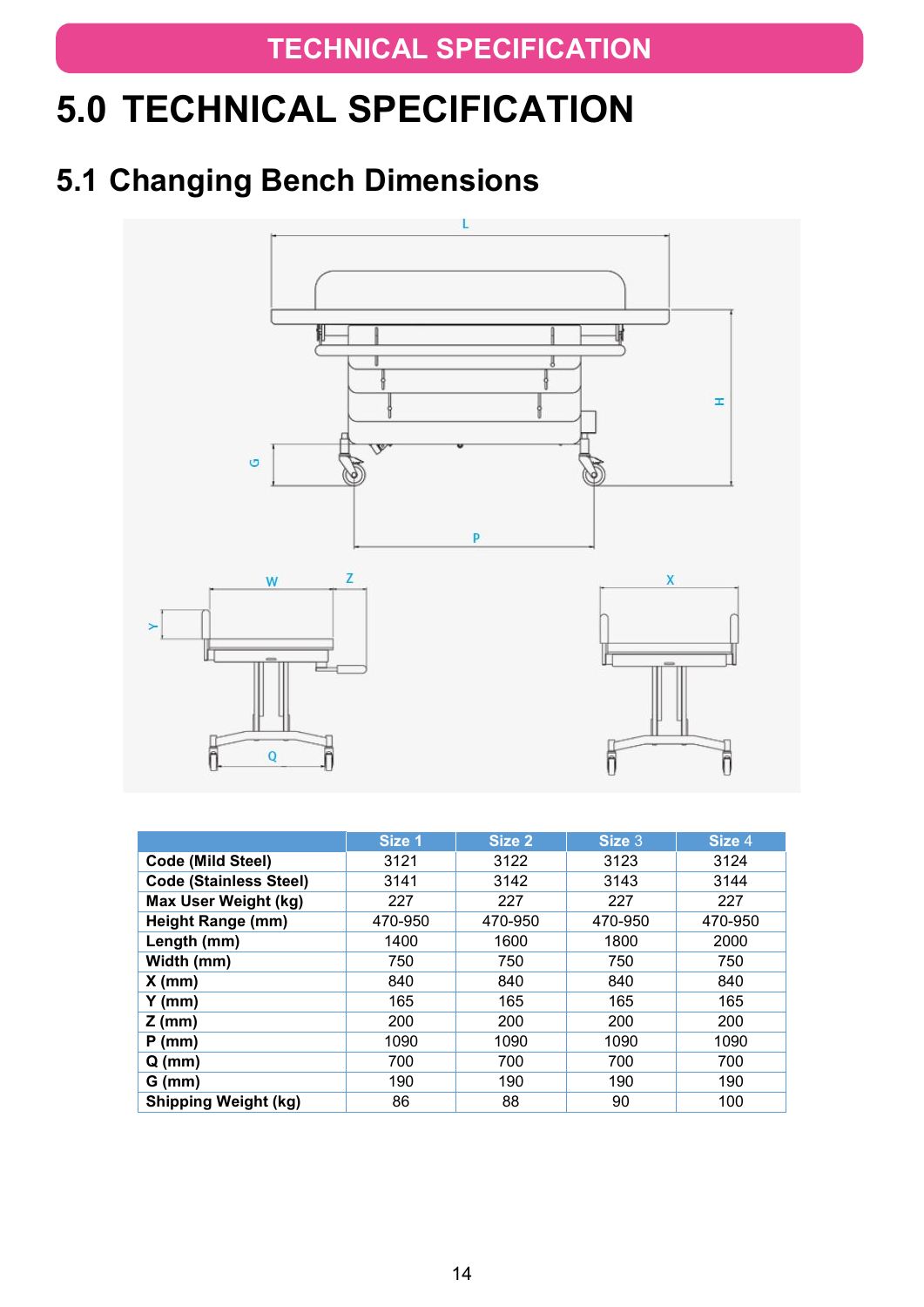### **TECHNICAL SPECIFICATION**

### **5.2 Environmental - Storage and Operating Conditions**

The Changing Bench is intended for internal use within normal environmental conditions.

It is not intended to be used in environments where there are rapid changes in the environmental temperature and humidity during intended use.

The Mobi Changer suffers little from any effects of lint, dust and light.

- Lint Due to there being no mechanical or electrical mechanisms on the Mobi Changer, lint would not affect the Changing Bench working.
- Dust Due to there being no mechanical or electrical mechanisms on the Mobi Changer, dust would not affect the Changing Bench working.
- Light –The Specification of the Changing Bench dictates that normal use would occur during ambient luminance 50 – 500 lux. Additionally, as the Changing Bench is designed for indoor use only, if required the user may wish to switch on room lighting.

#### <span id="page-14-0"></span>**5.2.1 Normal operating conditions**

+5°C to +40°C (41°F to 104°F) at a relative humidity between 15% to 90% RH, non-condensing but not requiring a water vapour pressure greater than 50hPa and atmospheric pressure between 700hPa to 1060hPa

#### <span id="page-14-1"></span>**5.2.2 Shipping and storage conditions**

-25°C to +5°C (-13ºF to 41ºF) with any humidity level

+5°C to +35°C (41°F to 95°F) at a relative humidity up to 90%,

+35°C to 70°C non-condensing at a water vapour pressure up to 50hPa

During all transportation it is recommended that the Changing Bench remains in its original packaging.

It is recommended that the Changing Bench is stored in a cool, dry place out of direct sunlight. If cleaning is required after storage, please see section [7.0](#page-19-0) [Cleaning](#page-19-0) of the user manual for **instructions** 

Shipping and storage conditions are also contained on Mobi Changer Box Label:

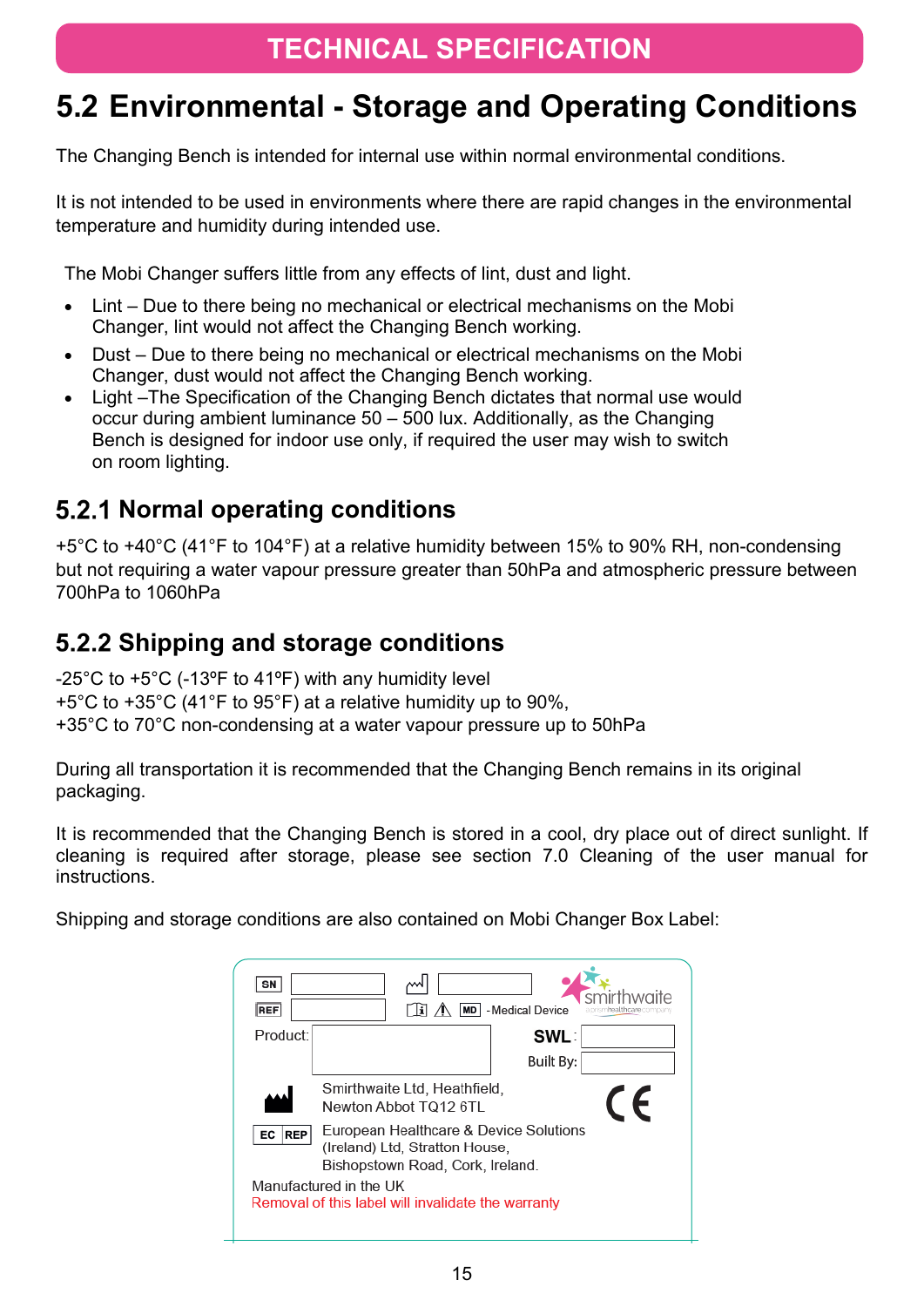### **TECHNICAL SPECIFICATION**

### <span id="page-15-0"></span>**5.3 Standards Applied**

The standards that have been applied to the device are as follows:

- BS EN ISO 12182:2012 (Assistive products for persons with disability. General requirements and test methods).
- IEC 62366:2015 (Application of usability engineering to medical devices).
- <span id="page-15-1"></span>• BS EN ISO 15233-1 :2016 (Medical devices — Symbols to be used with medical device).

### **5.4 Disposal**



Please observe the local laws on recycling and respect the current laws for disposal within the community the device is being used within. If there is any uncertainty of the below guidelines, contact your local authorities to determine the proper method of disposal of potentially bio-hazardous parts and accessories.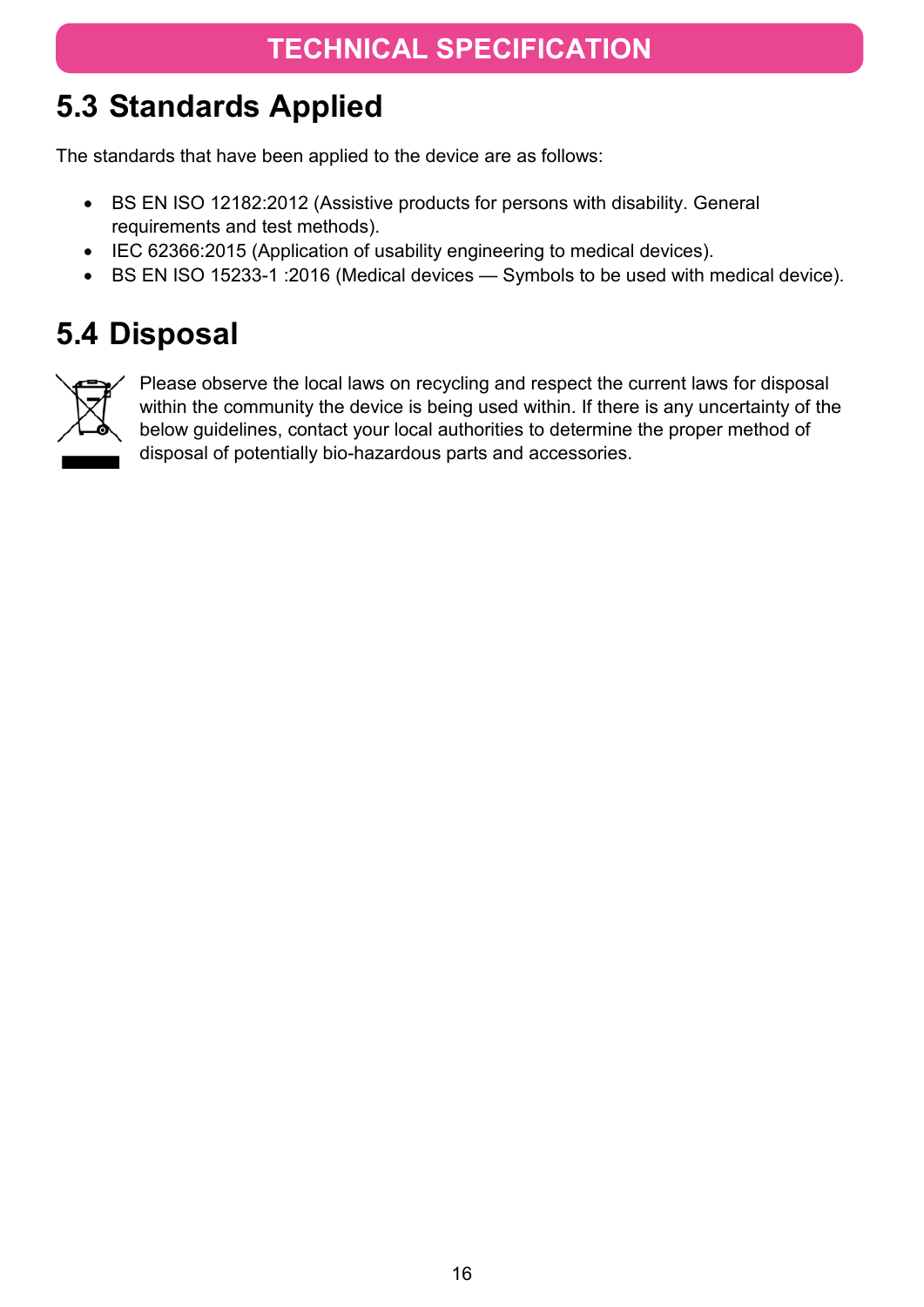# <span id="page-16-0"></span>**6.0 GENERAL INSPECTION AND MAINTENANCE**



No maintenance is to be carried out on the Mobi Changer while in use to reduce the risk of injury.

The user will not require any tools when completing their inspections.

When completing services, the authorised service engineer will provide their own tools, including:

<span id="page-16-1"></span>1 x set of metric Allen keys.

### **6.1 Daily Checks - To Be Completed by User**

Prior to each use the Mobi Changer must be inspected visually.



Should any of these items fail the inspection, DO NOT use the Changing Bench.

Contact your local authorized dealer for service – contact details are on the last page of this manual.

- CHECK THAT THE BATTERY IS FULLY CHARGED
- Check the accessories for damage or loose connection points
- Check all upholstery for signs of wear and tear
- Check the castors are funning freely and brakes are in full working order
- Keep the upholstery, wooden and metal parts clean
- Check that all clamping and positional components are working, secure and free from damage

### <span id="page-16-2"></span>**6.2 Monthly Checks**

- Repeat daily checks
- Additionally, check all mechanical movements operate fully
- Additionally, check structure for signs of damage or wear and tear

# <span id="page-16-3"></span>**6.3 Battery Charging**

Apply the brakes to the castors before charging. Also do not use the Changing Bench whilst charging.

- When the battery is low a buzzer will sound. When this happens plug the charging cable into the socket on the battery pack assembly on the push handle of the Changing Bench.
- Plug the other cable into a mains socket and turn on to begin charging the battery.
- The battery will become fully charged in approximately 6 hours.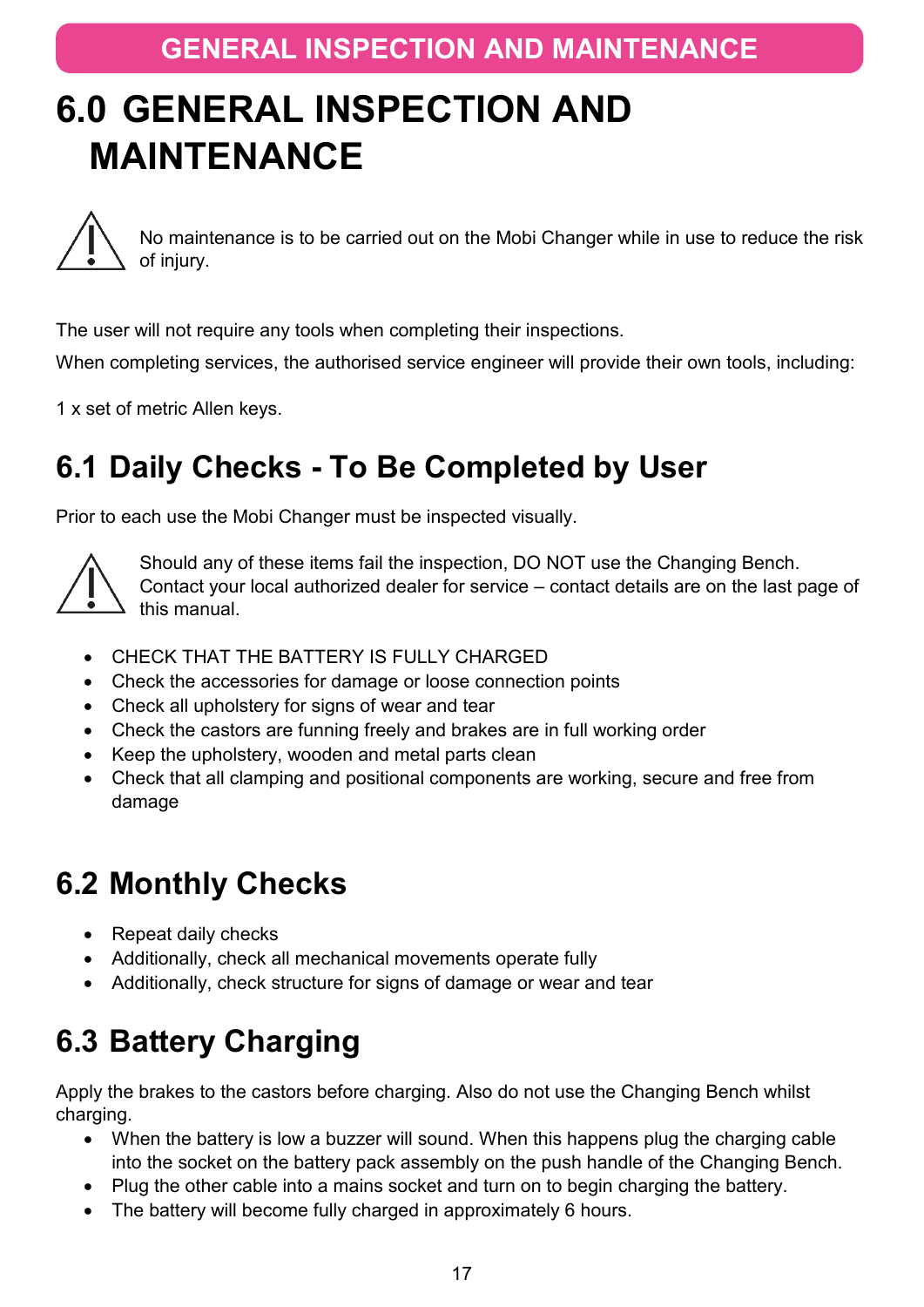### <span id="page-17-0"></span>**6.4 Service Interval**

The Mobi Changer should be serviced every 1 year(s). Servicing must only be undertaken by a Smirthwaite Ltd. service engineer, or by a Smirthwaite Ltd. trained representative.

### <span id="page-17-1"></span>**6.5 Nominal Service Life**

Your product has a nominal service life of 7 years, during which full post-sales support will be available with regard to spares and servicing.

Product service life has been determined based upon the design complexity of product, and the anticipated exposure to normal use.

Good practice dictates all Smirthwaite Ltd. products have been designed and manufactured to high levels of safety and quality, and will meet requirements of normal use when maintained in line with our servicing recommendations.



If the product has been out of use for an extended period of time (6 months or more) it should always be serviced prior to being reissued. If the product has been subjected to 'heavy' or 'constant' use, the service should be reduced to half the recommended period.

Constant and/or heavy use is considered to be:

- Daily use above 7 hours' duration.
- Weekly use above 5 days' duration.
- Monthly use above 10 months per year.
- Use by a client who is at 90% to 100% of the maximum weight limit of the product. The maximum weight limit must NEVER be exceeded.
- <span id="page-17-2"></span>• Use by a client who is extremely active, either voluntarily or involuntarily.

### **6.6 Extending Nominal Service Life**

At Smirthwaite Ltd. we are proud to produce products that have a reputation for quality and durability.

We believe our products have the potential to provide benefits to our clients beyond the nominal service life documented above.

We will continue to provide full support beyond the nominal service life provided the following conditions are met:

- 1. A full service schedule has been maintained.
- 2. A full service and inspection is undertaken at the end of the nominal service life period.
- 3. The product is subsequently serviced annually (or biannually if under 'heavy/constant' use conditions).
- 4. Smirthwaite Ltd. reserve the right to limit support where parts/components are no longer available.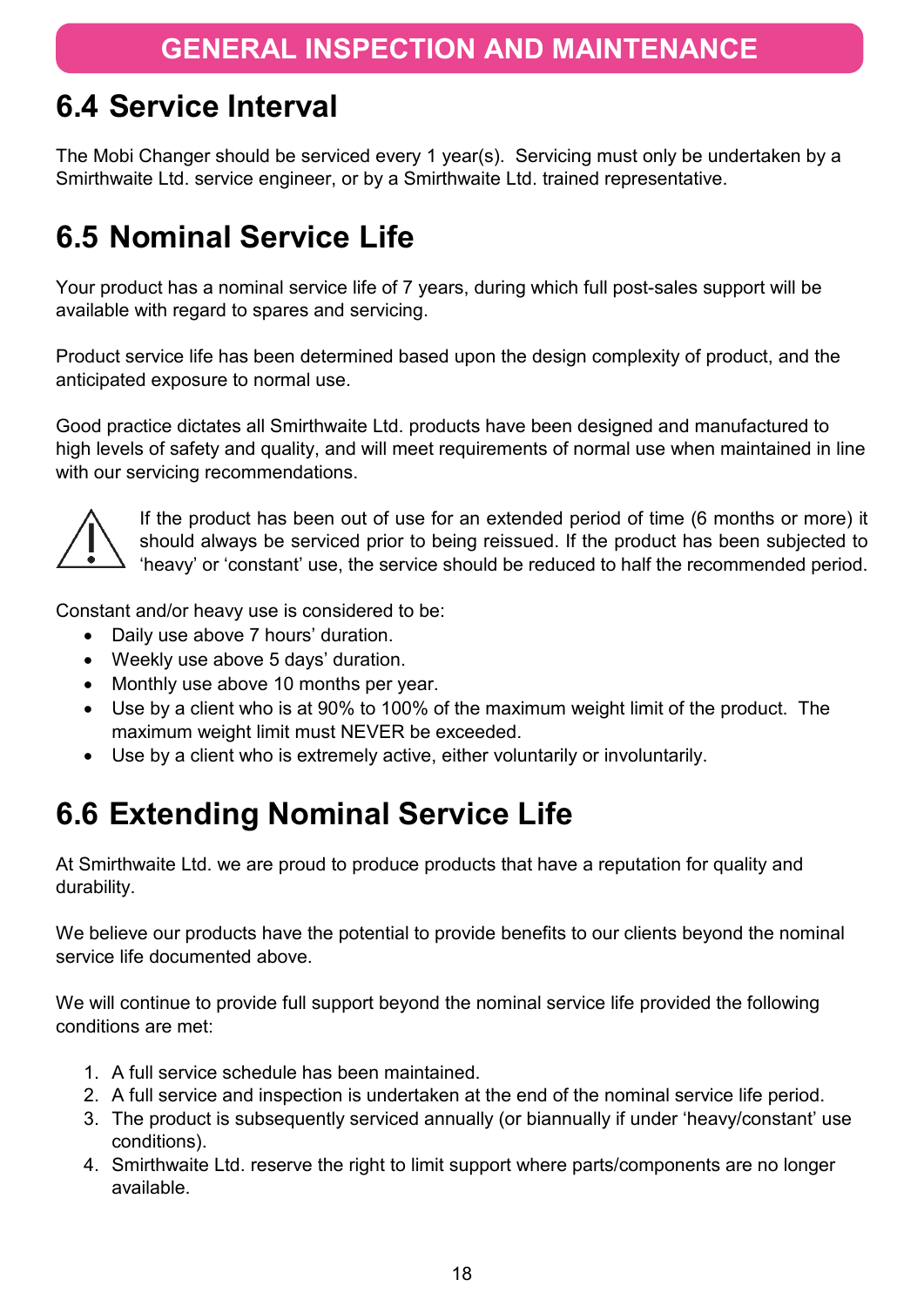### <span id="page-18-0"></span>**6.7 User Serviceable Parts**

Please contact Smirthwaite Ltd. or your local dealer for information to assist service requirements on the Mobi Changer – e.g. to ascertain the necessary information for replacement parts and components. Contact details are shown on the last page of this manual.

### <span id="page-18-1"></span>**6.8 Final Inspection**

When the service is complete:

- Remove any waste created as part of the service from the site.
- Confirm with the operator if the Changing Bench is safe to use and that it has been left in a working state. Isolate the Changing Bench if it is not safe to operate.
- Complete all documentation see section ['8.0](#page-20-3) [Service Documentation.](#page-20-3)'



Incorrect use may result in personal injury or damage to objects.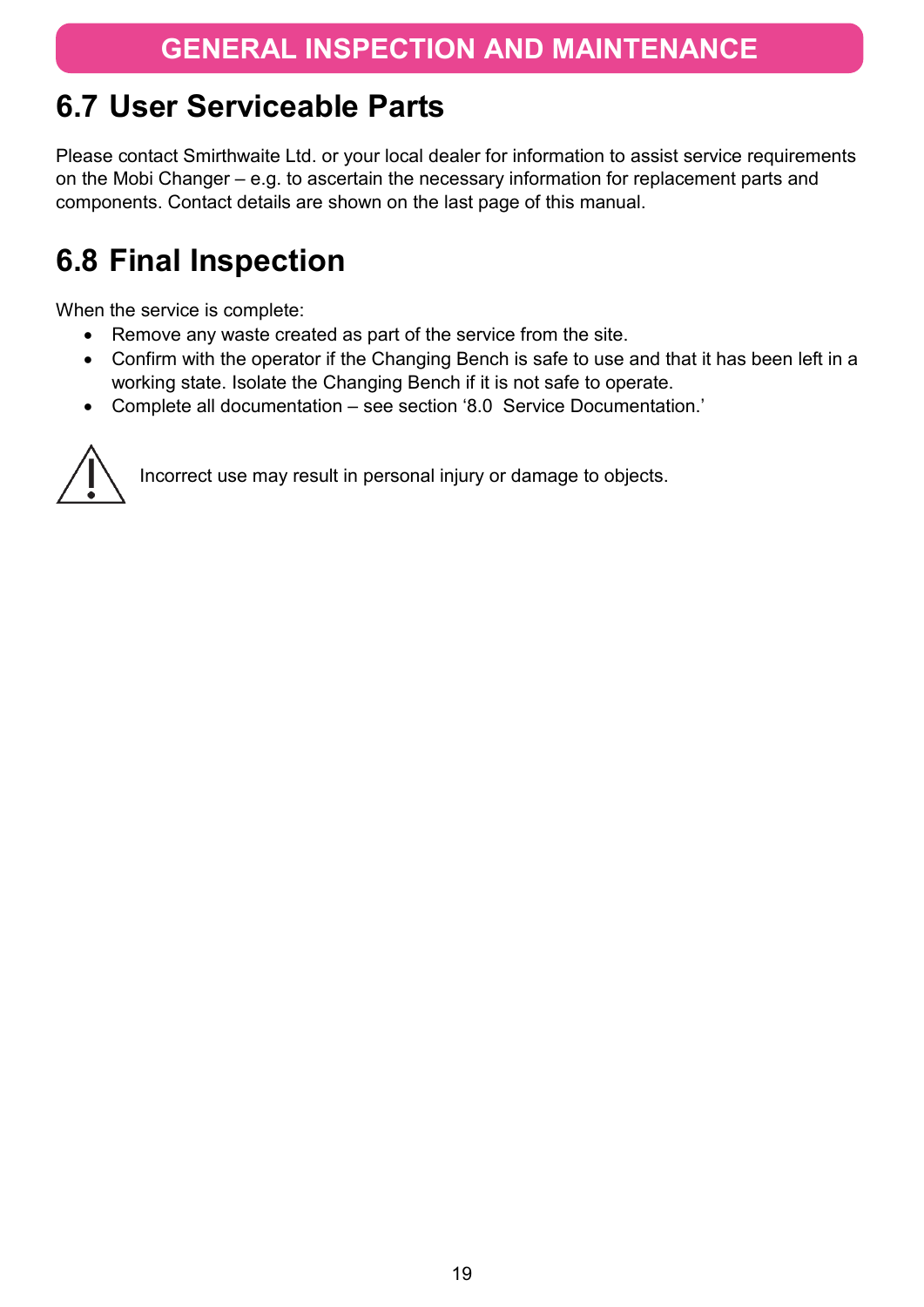### **CLEANING**

# <span id="page-19-0"></span>**7.0 CLEANING**

Please follow the cleaning guidelines below; noting the frequency is appropriate with usage.



It is recommended to clean the Mobi Changer and accessories before use by a different person, reducing the risk of cross–contamination.

# <span id="page-19-1"></span>**7.1 General cleaning**

- To clean Mobi Change, use a damp soft cloth with mild soap
- Rinse with clean cloth and water
- DO NOT soak/immerse any part of the product in water
- DO NOT use solvents, abrasives, synthetic detergents and wax polishes
- ALWAYS wipe dry after use
- ALWAYS keep this product away from naked flames, cigarettes and sources of heat including open fireplaces, radiators and heaters
- For further information, please refer to MHRA or Local Authority cleaning guidelines



DO NOT use bleach, solvents, abrasives, synthetic detergents, wax polishes, antibacterial sprays or wipes.

For further information, please refer to MHRA or your NHS cleaning guidelines.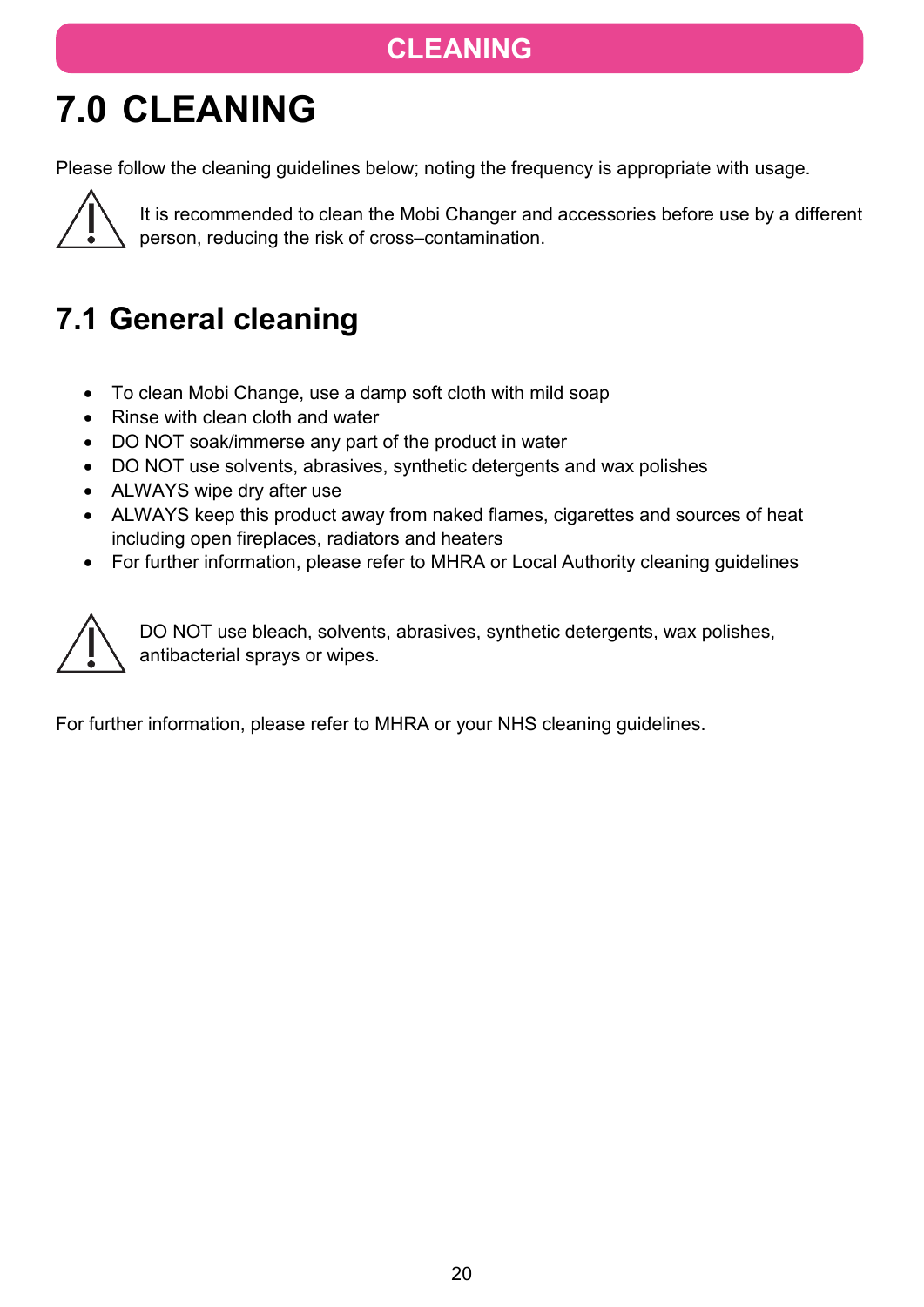# <span id="page-20-3"></span><span id="page-20-0"></span>**8.0 SERVICE DOCUMENTATION**

### <span id="page-20-1"></span>**8.1 Documentation/ Records**

It is the responsibility of the current equipment owner to ensure the Service Manual (As well as any further manuals for accessories fitted to the equipment) are handed over to the new owner at the time of exchange/sale.

It is the responsibility of the current equipment owner to ensure the service and inspection record form is kept up to date.

### <span id="page-20-2"></span>**8.2 Product Configuration**

- Smirthwaite will document and maintain a record of the original product configuration at the time of first sale
- Smirthwaite will not be held responsible for any subsequent changes to this configuration unless authorized to do so in writing by Smirthwaite Ltd
- It is the equipment owner's responsibility to maintain their own records of changes to the equipment configuration and to be able to provide such records to subsequent owners to maintain traceability

We recommend an inspection/service by a Smirthwaite Service Engineer (or Smirthwaite trained engineer) whenever a significant change is made to product configuration to ensure the product is safe to use. If in any doubt, ALWAYS seek ADVICE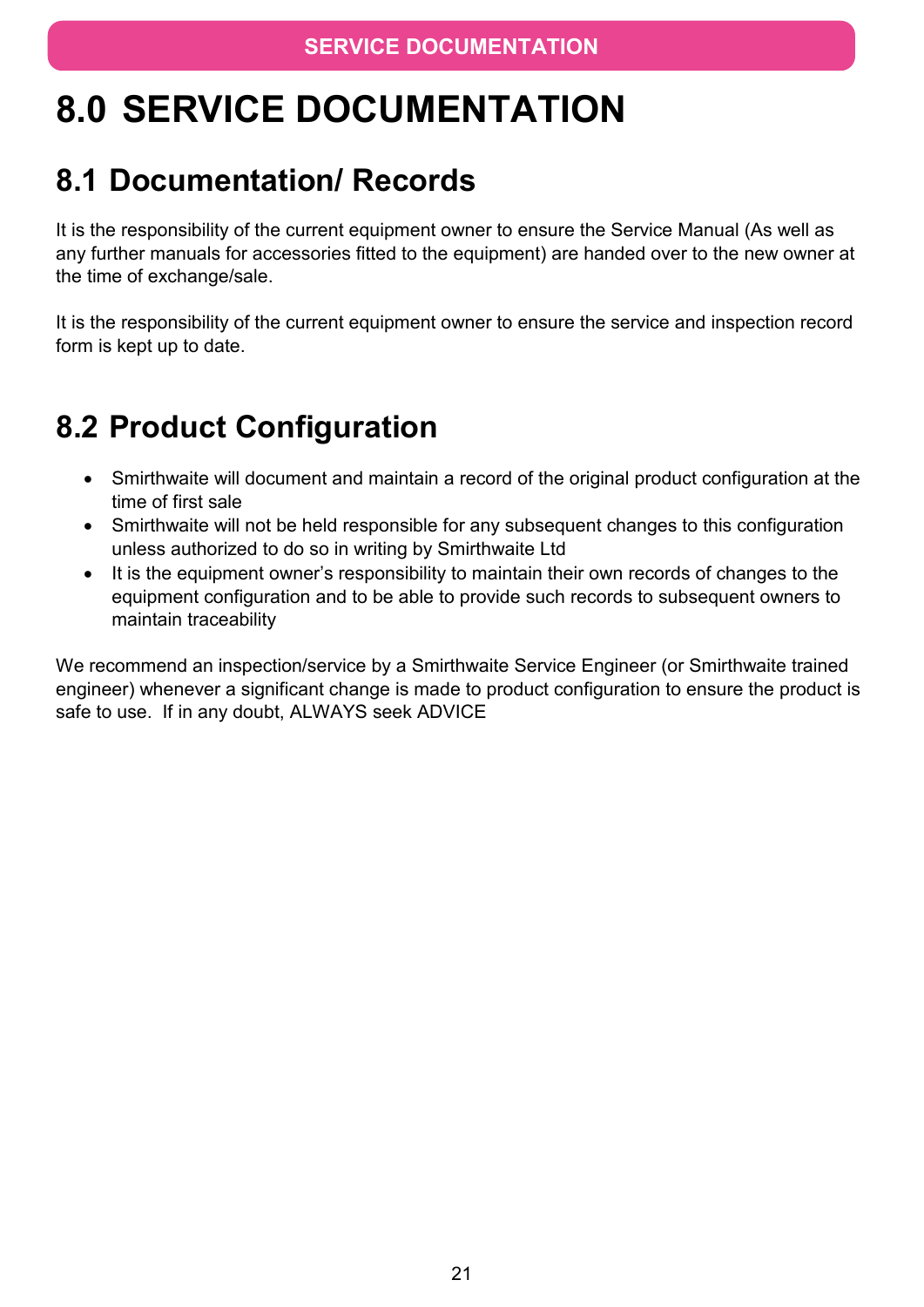### <span id="page-21-0"></span>**8.3 Service Record History**

Complete this record after each service, repair inspection and/or maintenance. \* Photocopy additional pages as required \*

#### <span id="page-21-1"></span>**8.3.1 Product Information**

| Model                |  |
|----------------------|--|
| Size                 |  |
| Date of Manufacture  |  |
| <b>Serial Number</b> |  |

#### <span id="page-21-2"></span>**8.3.2 Service & inspection record form:**

| Date | Procedure | Service<br>Personnel |
|------|-----------|----------------------|
|      |           |                      |
|      |           |                      |
|      |           |                      |
|      |           |                      |
|      |           |                      |
|      |           |                      |
|      |           |                      |
|      |           |                      |
|      |           |                      |
|      |           |                      |
|      |           |                      |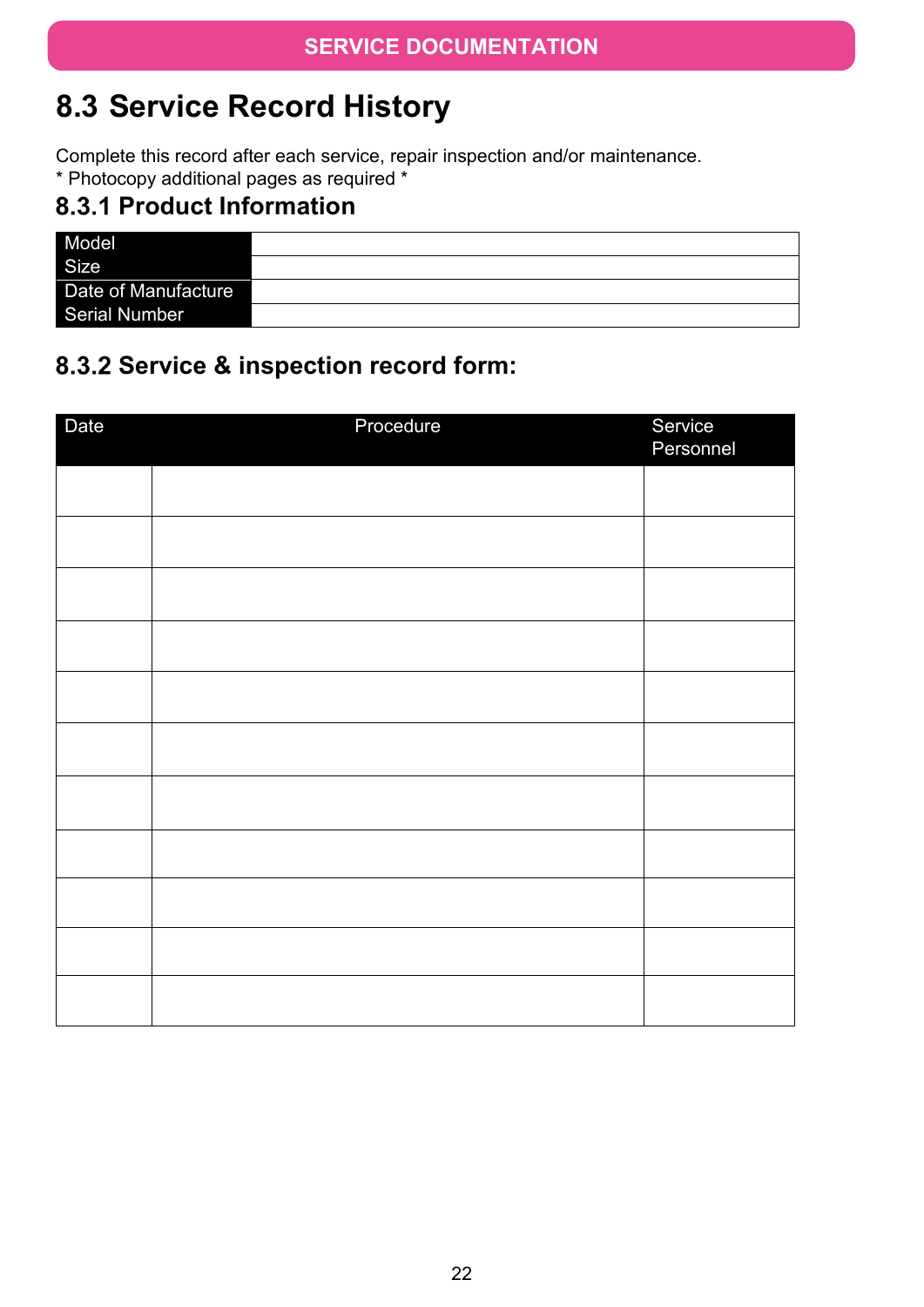### **WARRANTY**

# <span id="page-22-0"></span>**9.0 WARRANTY**

Smirthwaite Ltd warrants the products detailed on your order to be free from defects in materials and workmanship for a period of 2 years from date of delivery. If a fault develops during the period, please call Customer Services by email or telephone 01626 835552 who will advise you on the best course of action. Possible action may be for us to arrange to send out one of our Service Engineers, or have the goods returned to us. Should a repair not be possible within the guarantee period we will replace the product for new or nearest equivalent product. In the unlikely event that we cannot repair or exchange we will refund in full.

This warranty is in addition to your legal rights. Goods will only be collected from the original delivery address.

A charge may be made where the goods cannot be repaired under the terms of the warranty. You will be advised before this is made.

T: +44 (0)1626 835552

E: [info@smirthwaite.co.uk](mailto:info@smirthwaite.co.uk)

# <span id="page-22-1"></span>**10.0 CONTINUOUS IMPROVEMENT**

Smirthwaite Ltd are committed to continuous improvement to their product range. Should you have any suggestions or comments please send them to our product design department at: [info@smirthwaite.co.uk](mailto:info@smirthwaite.co.uk)

Smirthwaite Ltd reserve the right to change the specification or material without prior notice.

For catalogues, help and further information on our products please contact us at: Smirthwaite Ltd 16 Wentworth Road Heathfield, Devon.TQ12 6TL T: +44 (0)1626 835552 E: [info@smirthwaite.co.uk](mailto:info@smirthwaite.co.uk) W: [www.smirthwaite.co.uk](http://www.smirthwaite.co.uk/)